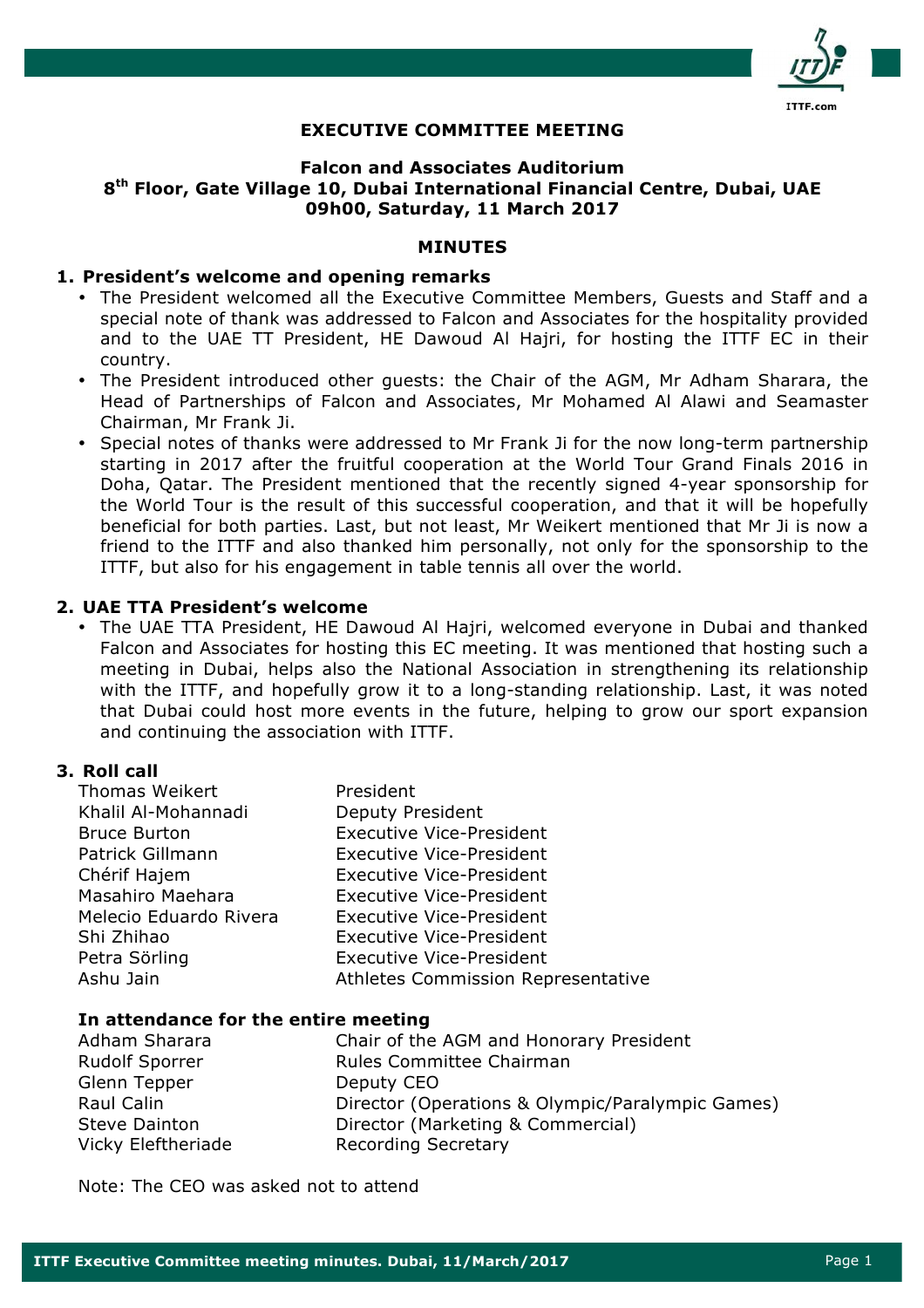

- The Chair of the AGM and Honorary President, Mr Sharara, was given the opportunity to make a statement to the group. He said that having already been invited to the EC meeting, two days before he was asked not to attend and not to come to Dubai. He explained that he did travel because he had also been invited by the President of the UAETTA to meet about some other issues. He felt that he should attend since before the AGM there were many points on the agenda of which he should be aware.
- He reported meeting by coincidence with the President early the day before and he proposed to meet again later in the day in the presence of Petra Sorling and Bruce Burton, which happened at 16h30 that day. He proposed that he and the President meet in Frankfurt to address any points the President had and also to explain his own point of view. He explained that being de-invited was very disappointing and hurtful.
- He indicated that the President's main concern was with regards to being neutral to the elections coming up. Mr Sharara promised that he would be neutral and that any concerns they had about each other could be further discussed, probably in Frankfurt.
- The President thanked Mr Sharara and said that his words reflected what they had agreed.

# **4. Approval of the agenda**

The Executive Committee approved the agenda, with the addition of two new items:

- 15.6. Omar Assar case
- 15.7. Challenge (video judgement)

## **5. Minutes**

## **5.1. Approval of the minutes of the previous meeting**

- The minutes of the previous meeting (9 December 2016) were approved and signed by the President, with a correction at point 14.1 (correct 2016 to 2017).
- Other small grammatical corrections will be sent by Bruce Burton, but with his agreement the minutes were signed, as the content of the minutes was otherwise fine.

# **5.2. Business arising from the minutes not otherwise covered by the agenda**

There was no further business.

## **5.3. Report and review of the action list**

No special notes from the action list, as most are anyway covered by the agenda.

# **6. 2017 AGM and BoD (TW, AS, RC)**

## **6.1. Reports and AGM/BoD documents**

The Director (Operations & Olympic/Paralympic Games) reported that:

- Every EC Member, Continental President, Committee Chair and Commissioner has already submitted his/her report.
- All documents are now in the process of proofreading, the translation is on-going and with the inclusion of propositions and resolutions, everything should be ready by the end of this month to be sent for printing and then to the National Associations.

## **6.2. Propositions and resolutions (RS)**

- The Director (Operations & Olympic/Paralympic Games) asked the Rules Committee Chairman to go through the propositions to ensure they could be formulated as such to the AGM / BoD.
- It was noted that only the propositions by the Executive Committee will be reviewed in detail and decide on any amendments, because the other propositions must be accepted as submitted, unless otherwise amended during the AGM, by the proposing body.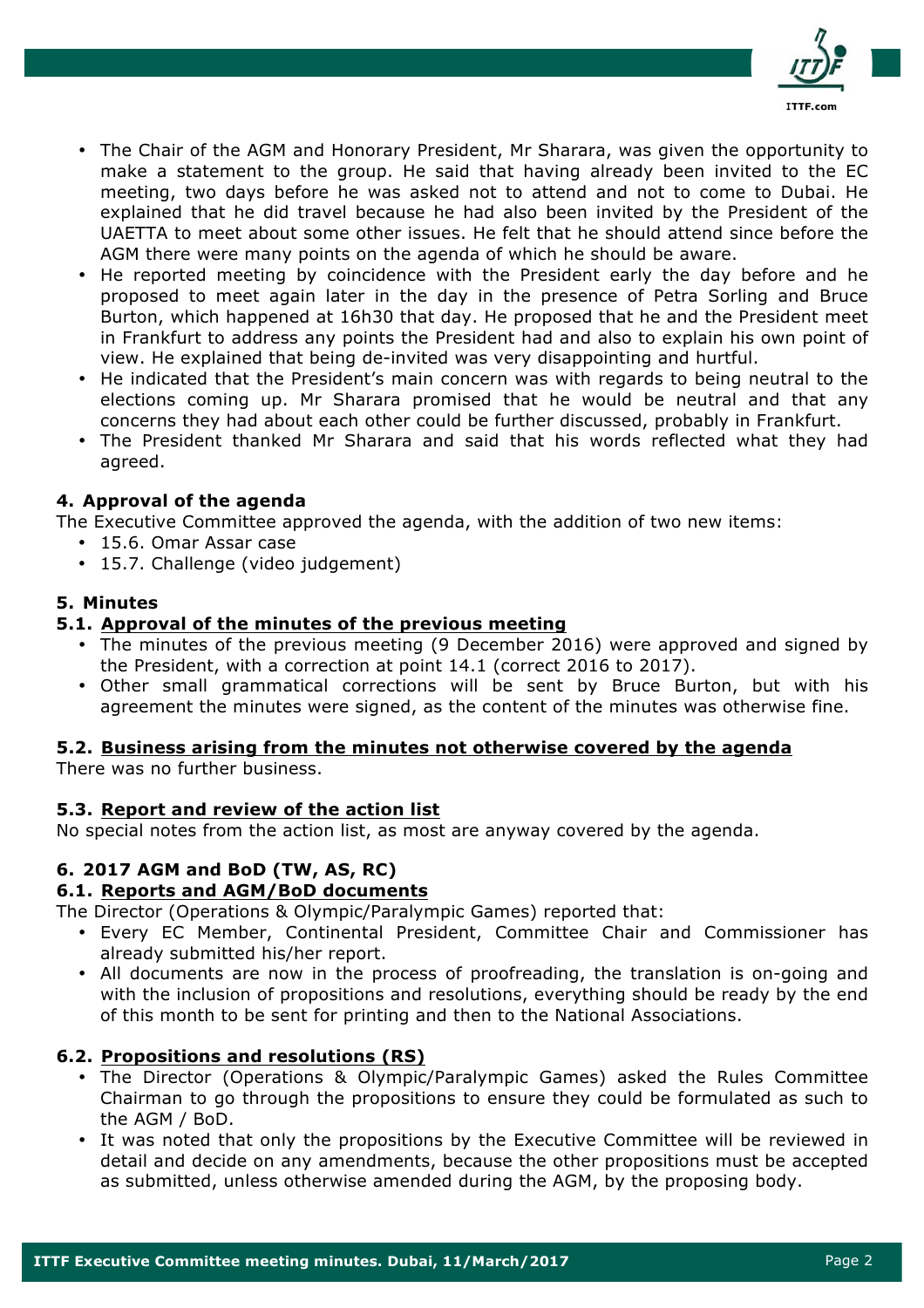

- Mr Burton gave a suggestion in regard to the proposition from the Athletes Commission regarding eligibility for office, and the Athletes Commission representative, Mr Ashu Jain, appreciated it. The AC may consider an amendment to be proposed to the AGM.
- It was clarified that propositions presented by Committees and Commissioners may be supported by (and presented jointly with) the ITTF Executive Committee, but not by the Marketing Department or the Competition Program.
- The Executive Committee requested the Rules Committee Chairman to arrange meetings with all Committees / Commissioners concerned prior to the AGM and the BoD. The Rules Committee Chairman confirmed that he already contacted the Chairpersons / Commissioners concerned, for arranging a meeting.
- It was noted that the ITTF should standardize the Commissioner nominations (Technical, Junior, Women's) for the next election in 2021, as they are now inconsistent. Two have a formal nomination process and two have continental commissioners. For the new Women's Commissioner it was suggested to propose Continental Women's Commissioners, with the same rights as the Technical and Junior Continental Commissioners, to the first EC Meeting after the elections.
- It was discussed that for the 2017 appointment, the Director (Operations & Olympic/Paralympic Games), should contact directly the current Women's Commissioner to check if she would be interested to continue and for the EC to consider the incumbent and any other applicants, who showed interest for the new mandate.

# **6.3. Nominations**

The Director (Operations & Olympic/Paralympic Games), reported about the deadlines for the nominations:

- 31 March 2017 for Committees and Commissioners.
- 30 April 2017 for the Board of Directors and for the Executive Committee.
- It was also noted that the call for nominations, with forms and terms of references attached, was re-distributed again by e-mail on 8 March 2017.

# **6.4. Election procedures**

The Chair of the AGM reported that:

- The Chair of the AGM, CEO, Deputy CEO and Director (Operations & Olympic Games) had a meeting on 10 March 2017, to discuss the procedures. The CEO will now prepare and send out the procedures to all concerned.
- Internal information with diagrams and procedures will also be sent to staff that will be on duty during the elections.
- The AGM procedures will be separate to the election procedures.
- A different person should run and supervise the elections and the suggestion is to appoint one of the PAC Members, who has no connection with any candidate. This will be discussed and the person will be appointed later on.
- A meeting with all key people involved in the election process including scrutineers is planned for the evening prior.

# **6.5. Proxy Notice**

Discussion took place, with the following noted:

- In regards to the notification of a proxy and the possibility to hand a proxy personally, it was noted that only the National Association giving the proxy, can hand it personally, up to three days before the AGM.
- In regards to proxies sent by e-mail there should be a proof that the notice comes from the National Association and in the case it is sent from an unofficial e-mail address (email address different to the one registered in the ITTF database/directory), then the ITTF Office will verify with the National Association via the official e-mail or contacting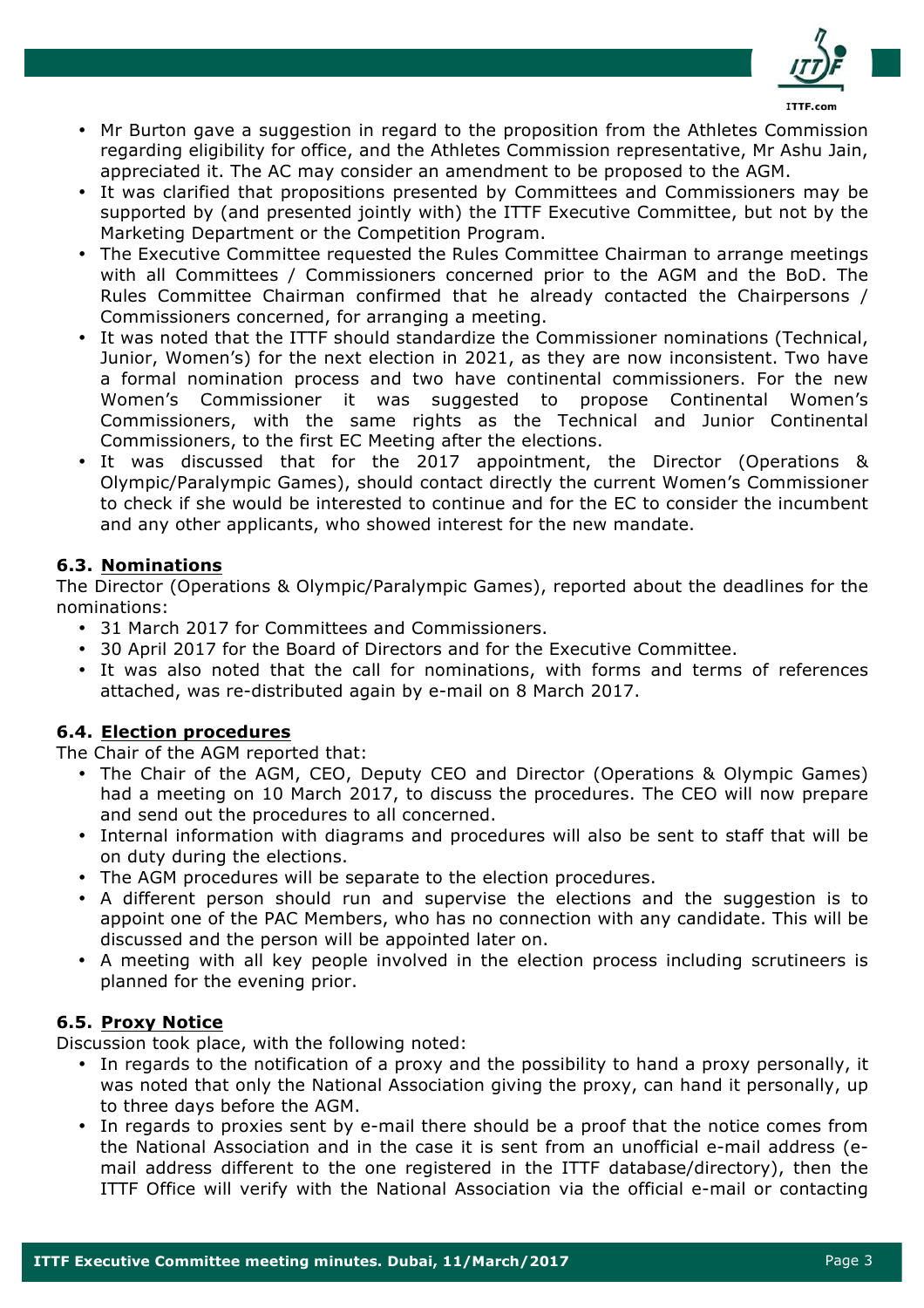

them by other means. The same procedure for verification will be followed in case a proxy is sent to the ITTF Office from an unofficial fax number.

- The ITTF Office is currently checking on the registered e-mails of all National Associations.
- Proxies can only be accepted in the form of an official letterhead with placement of the Proxy Form or placement of the same text, as described on the Notification of a proxy.

# **6.6. Subscription fees**

- The Executive Vice-President in charge of Finance read an e-mail sent by the Asian Table Tennis Union (ATTU) in December 2016, in regards to the subscription fees, deducted from the continental development contribution to continents, advising that ATTU lost funding due to the non-collection of fees. The request to the ITTF is to re-consider this policy and take responsibility of collecting the fees directly by the National Associations.
- It was noted that this was part of the discussion for affiliation and each Continent have their own continental fees, so they anyway collect their fees and it's easier logistically to collect both. Especially during election years, the ITTF collecting fees could cause good governance issues, if a benefactor was to pay outstanding National Association fees with subsequent expectations.
- It was noted that the point raised about losing money is not valid, because the development program budget is based on the number of countries and could actually have opposite outcome. As an example 10 National Associations not paying fees, which would result in a saving of US\$1,500 in ITTF fees, but at the same time a loss of approximately US\$20,000 in development funds, as the formula for development funds is based on member countries, with each member country worth approximately US\$2000.
- It was further noted that the high bank charges for international transfers of such small amounts, sometimes can be as high as the actual continental or ITTF fees and will be a burden for some smaller countries, especially if they need to make two separate payments to the Continental Federation and the ITTF.
- It was decided that the Executive Vice-President (Finance) with the help of the Deputy CEO will meet with ATTU in Dusseldorf to explain the reasons of the current system. At the same time, Mr Al-Mohannadi suggested that the Executive Vice-Presidents from Asia and himself as Deputy President will also explain the above mentioned points in person to ATTU representatives, during a meeting planned on 10 or 11 April in China.

# **7. Operations Program**

# **7.1. Financial Operations (PS, RC)**

7.1.1. Audited Financial Statements

- The Executive Vice-President in charge reported that:
- The accountings for 2016 are finalized despite the Finance & Administration Manager, who is on maternity leave, could not help as much as planned, what is normal in such situations. But with the help of the Chair of the AGM, CEO and Director (Operations & Olympic/Paralympic Games) the accountings were finalized.
- The Chair of the AGM has offered his help to finalize the financial reports, if requested by the Executive Committee.
- The audit is planned to start on  $20<sup>th</sup>$  March and the audit report meeting is planned for mid April.
- The CEO has started the work with the budget.
- As discussed in the past, the need for a CFO or an external service provider is important.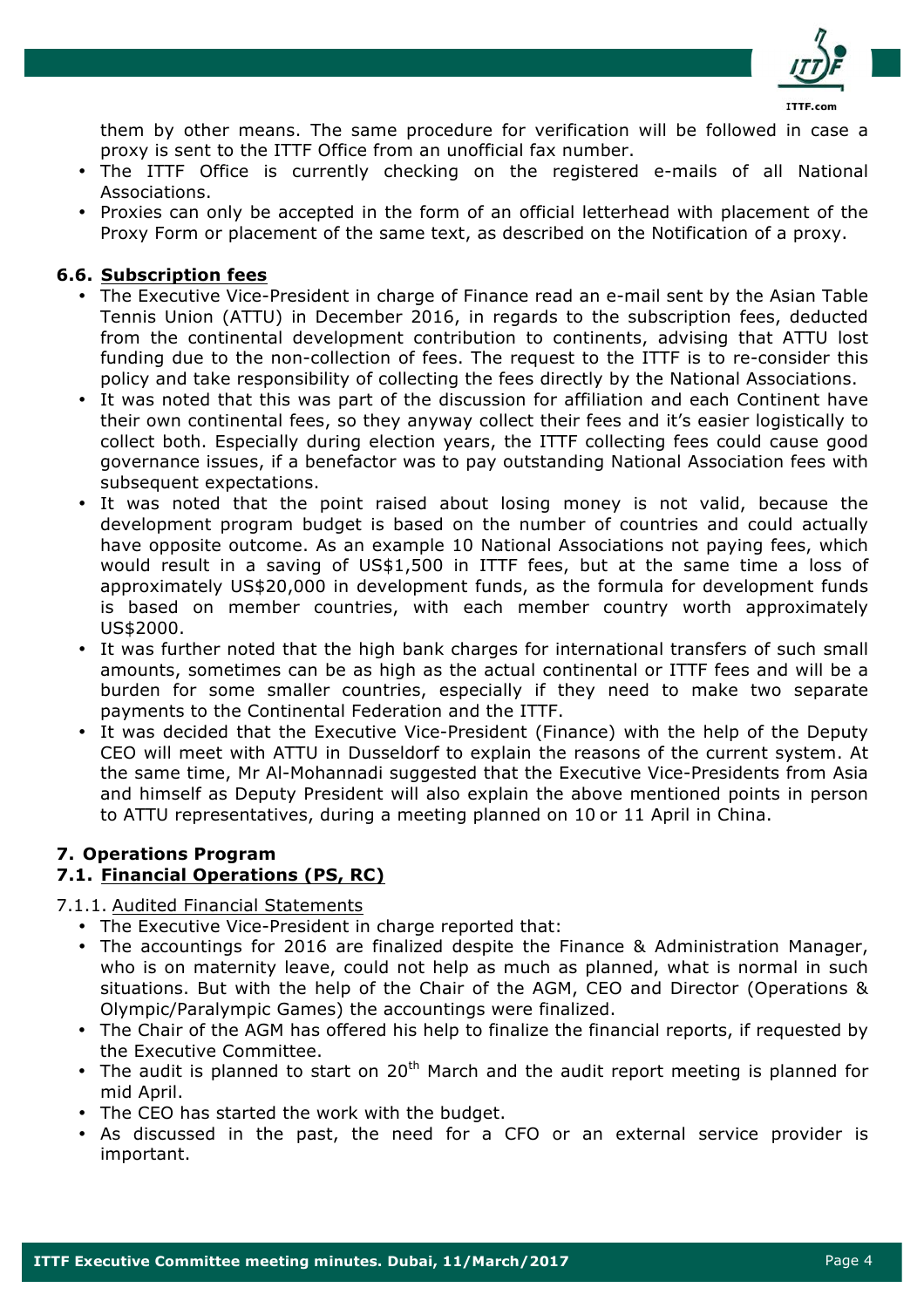

- The Director (Operations & Olympic/Paralympic Games):
- Thanked the Chair of the AGM for his help in finalizing the November/December accounting input in the accounting software.
- Highlighted the fact that ITTF should not depend on one person for such tasks.
- The President thanked all who helped with this work and highlighted that, as already agreed in the past, the ITTF indeed should hire a CFO or a company providing such services and this should be a task for the next EC Meeting.

## 7.1.2. Quadrennial budget 2017-2020

The Executive Vice-President in charge reported that:

- The work about budgets has started and the CEO already involved other departments.
- It's urgent to finalize the budgets and financial reports, for the auditors and the AGM.

#### 7.1.3. Payment policy

The Executive Vice-President in charge reported that:

- All financial transactions are now done by the ITTF Headquarters in Lausanne, including the payroll, as that was the only one left in the Ottawa account.
- There was a lot of administrative work but at the end of January the first transfer of salaries took place and it works fine, with the additional advantage of no bank charges deducted on beneficiaries' end.

#### 7.1.4. Finance Committee

The Executive Vice-President in charge informed that:

• The Finance Committee exists since 2013 and in the constitution it's noted that the new EC will have to appoint a new Finance Committee.

## **7.2. Governance and integrity**

7.2.1. Code of Ethics and Prevention of Manipulation (BB, RC)

- The President:
	- Thanked the Executive Vice President in charge, for the work done, because despite using the IOC's Code of Ethics document as basis, there were still a lot of modifications needed, because not everything was applicable to the ITTF needs.
	- Addressed special notes of thanks to Sara Sutcliffe, Rudolf Sporrer and others who helped on this project.
- The Executive Vice President in charge:
	- Gave a brief background of the work done and thanked the CEO and an Executive Committee member, who have sent their comments to the earlier draft.
	- Noted that the 2016 BoD authorised the Executive Committee to finalize and implement the document from 1 September 2016.
	- Noted that the document submitted today is close to a final document, which was already forwarded to the Rules Committee Chairman for advice, in case of conflicts with the constitution.
	- The Rules Committee Chairman:
		- Noted that his main concern is that there are a lot of references to specific IOC principles (i.e. IOC code, Olympic Movement etc.), but the ITTF has different structure than the IOC.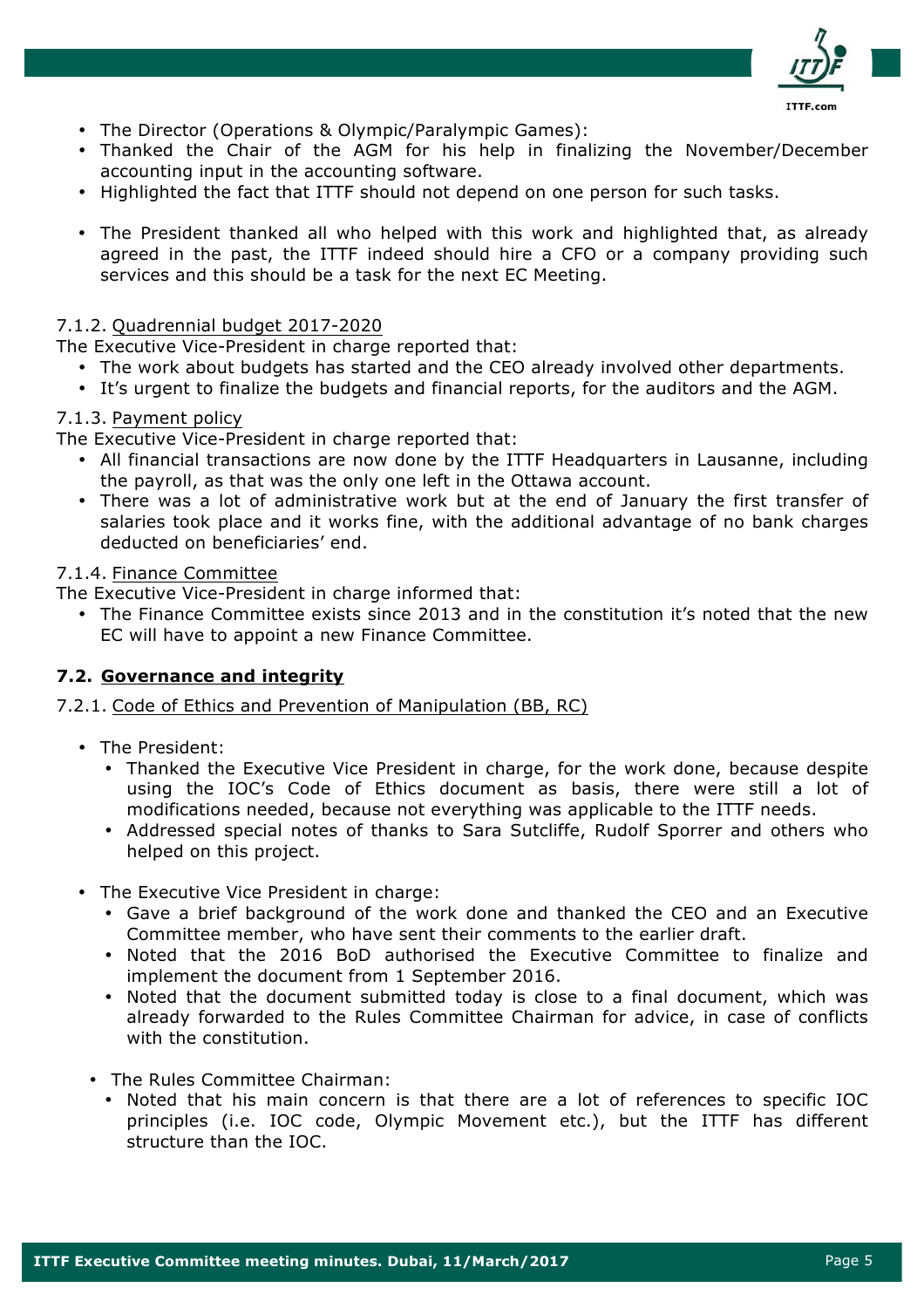

- Noted that he has also checked about conflicts or overlapping between the Constitution and the Code of Ethics.
- Raised the question whether the Code of Ethics should be finalized and implemented and if any conflicts or issues they can be solved after evaluation. He further noted that from a first impression, it might be necessary to change about twenty points, some minor, in the constitution, but it's now too late and any such propositions need to be submitted to the 2018 AGM.
- The President noted that his advice would be to implement the Code of Ethics and evaluate possible changes in the Constitution, for submission to the 2018 AGM.
- The Executive Vice President in charge, noted that he is aware that should be more references to ITTF documents, but the ITTF still does not have developed these sections in its Constitution.
- The Director (Operations & Olympic/Paralympic Games) noted that IOC have just sent their feedback on 10 March 2017 and will be reviewed before finalizing the document.
- It was decided that the Executive Vice President in charge, the Director (Operations & Olympic/Paralympic Games) and the Rules Committee Chairman should meet on 12 March 2017 in Dubai, review and take into consideration the evaluation from the IOC, adjust any minor points in question and send a final version (with changes highlighted) to all Executive Committee members for approval by e-mail. Once this is done the document will be implemented starting from 1 July 2017 and any clashes or overlapping between the Code of Ethics and Constitution they will be clarified at the next AGM in 2018. In case of conflicts between 01 July 2017 and the 2018 AGM, it will be the work of the Ethics Commission to solve the problem
- It was further noted that the Code of Ethics will be the Chapter 6 of the ITTF Handbook, with current numbering adopted and will be submitted to the 2017 BoD just for ratification, as it was already approved last year with the work entrusted to the Executive Committee.
- As to the appointment of an Ethics Code Officer, this will be a task of the new Executive Committee.

# **1-EC-03-2017**

The Executive Committee resolved to the implementation of the Code of Ethics starting on 1 July 2017, following the final approval process as described above.

7.2.2. LATTU correspondence (TW, RC)

- The Director (Operations & Olympic/Paralympic Games), listed a number of facts about this case:
- When the new LATTU board was elected in 2015 and during the transition of the board activities, it was found that a Fixed Term Deposit of US\$25,000 was blocked and could not be transferred to the new LATTU board.
- The LATTU President asked Mr Melecio Eduardo Rivera to help in getting the money back. Mr Rivera undertook this task and asked the ex-Treasurer (Mr Luis Salazar from El Salvador), several times, to release this money from his personal account.
- The money with the earned interest, were finally transferred on 27 December 2016.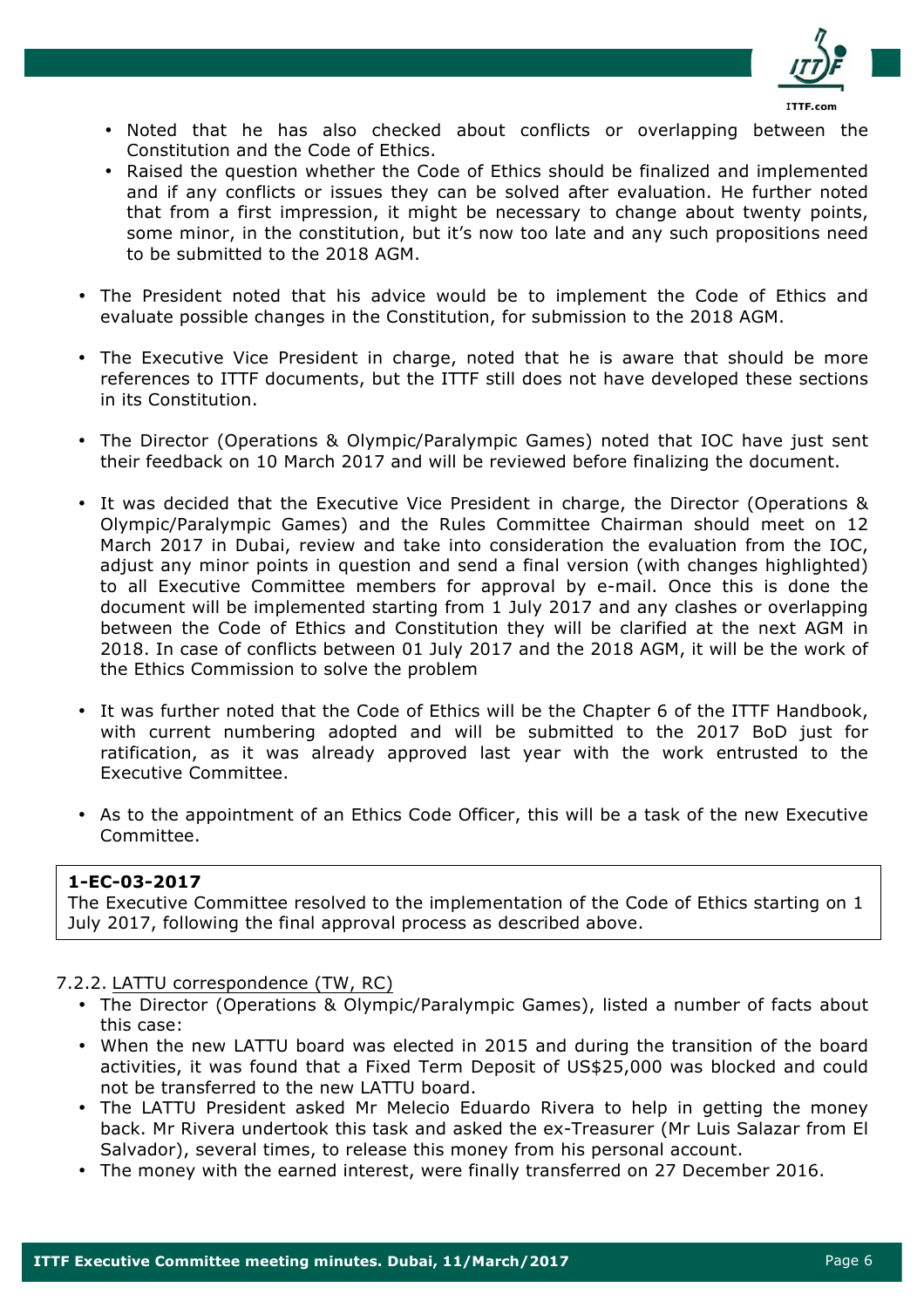

- Despite this, and possibly on miscommunication due to New Year holidays, on 3 January 2017 the President of LATTU has sent a letter with sanctions and suspension of the National Federations of El Salvador, Venezuela and a list of people including Mr Rivera, based on a decision of the General Meeting of LATTU held in Peru on 28 October 2016 indicating that the funds were not received.
- On 9 January 2016, the persons suspended have sent a letter of appeal to LATTU.
- In the meantime ITTF has also received an official letter from LATTU, asking for suspension, and after consulting with the Rules Committee an answer with the possibilities was sent.
- On 26 January 2017 the President of LATTU responded to the ITTF indicating that they wanted to remove the request of suspension by the ITTF for the mentioned individuals, so the case was closed in this respect, although ITTF would remain vigilant about the situation of the finances.
- On 11 March 2017 a confirmation was received from LATTU President that all suspensions, except the one for the ex-Treasurer of LATTU, would be waived.

Mr Rivera noted as a conclusion, that the letter distributed in hard copies at this Executive Committee Meeting, is a short summary for the Executive Committee Members to be able to make their own judgment on the situation.

- The President noted that fortunately the suspension is lifted and this is a good decision.
- It was noted that before making any suspension it's important to have a hearing first, which didn't happen in the mentioned case.
- It was further noted that as ITTF has the affiliation of the continents, we should encourage Continental Federations to adopt policies, principles, and a hearing process in case of appeals, to avoid similar situations.
- It was last highlighted that the Executive Committee urges the Continental Federations to have accounts under the official organization, instead of personal accounts.

# **7.3. Membership application – Cape Verde, Guinea-Bissau (GT)**

- The Deputy CEO:
	- Reported that constitution, formation meeting, election minutes and membership application form for both countries, have been filed by the ITTF Office. This means that the ITTF will be the first International Federation to have all countries on earth as members.
	- In regards to the two last countries the following were reported:
- Cape Verde:
	- The Director (Development Program) led the first course in Cape Verde, on 20-30 January 2017 and Stag equipment package is due to be delivered by end of March.
- Guinea-Bissau:
	- It was confirmed that a membership application was submitted.
	- The Director (Development Program) will lead the first course in Guinea-Bissau, on 27 April to 6 May 2017. The Digital Coordinator will also join for producing some videos.
	- The President will also join for the signing of the last country on earth.
	- An equipment package is being arranged.
- A question was raised on how does ITTF ensure that we keep all the NA(s) active and it was confirmed by the Deputy CEO that multi skilled specialists are sent to new member countries to help at all levels, equipment packages are also sent and each new member country is finally incorporated in the entire Development Cycle.
- It was further noted that US\$100,000 of the Seamaster sponsorship, will be allocated in Development. Half will be used for training camps and the other half will go to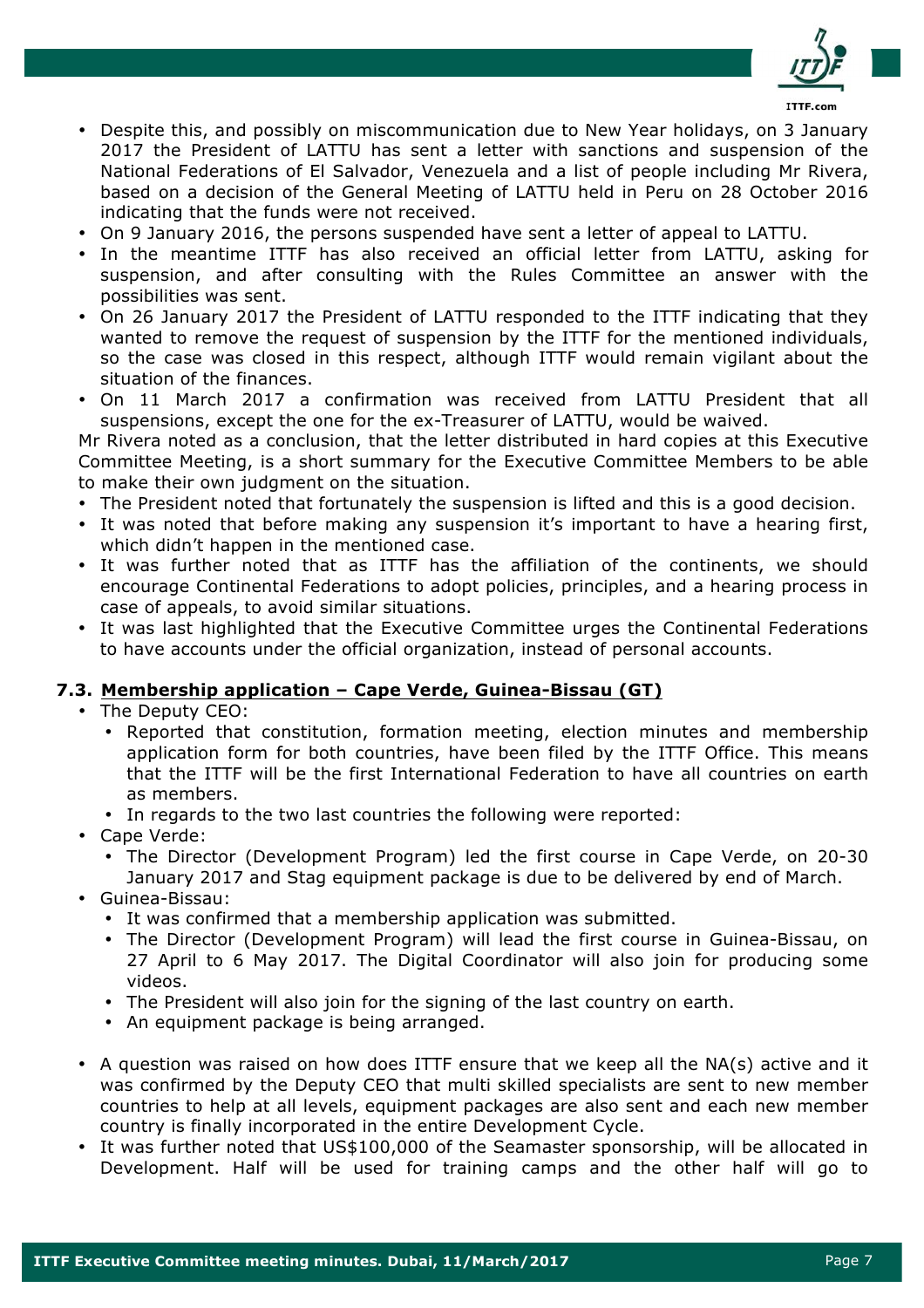

supporting the four new member National Associations with "DNSS style" programs. More details under point 10.3. Seamaster Sponsorship.

- The Deputy CEO also advised that while assisting all countries on a rotation and needs basis has always been the policy, after signing all countries the focus would increasingly be to keep all National Associations active.
- It was noted that the four new member countries might affect the quota for the BoD.

## **2-EC-03-2017**

The Executive Committee resolved to support the applications for the 2017 AGM and check how/if the quota for the BoD would be affected.

## **7.4. Membership recognition issues (GT)**

The Deputy CEO, reported about the following membership recognition issues:

- Uganda:
	- There has been an on-going issue with two groups claiming to be the legitimate National Association. After much discussion elections took place on the 29 January, under the supervision of the Uganda NOC including their president.
	- ITTF and ATTF agreed that Tom Kiggundu, as ITTF BoD member, and Andrew Mudibo, as African Eastern Region President, represent ITTF and ATTF. They met with each group separately, prior to the election and counselled reconciliation. The two groups plan to meet after the elections but the alternate group finally did not attend the election. The Uganda NOC President (William Blick) and another NOC Member did attend and approved the election process, which resulted in the incumbent being reelected.
- Comoros:
- Comoros TTA held elections on 8 October 2016.
- The NOC informed ITTF that they did not recognize the elections as legitimate, as they were not invited and the elections were held under the patronage of the Ministry of Sport.
- The ITTF has been liaising with the IOC, NOC and the NA to find a solution. After multiple exchanges, the NOC invited the NA to meet and discuss, but they were reluctant and the ITTF advised them to reconcile and compromise with the NOC.

# **8. Competition Program**

## **8.1. LIEBHERR 2017 World Championships update (KA)**

• The Executive Vice President in charge reported that three inspection and meeting visits took place until now and everything seems promising. It was further noted that he believes everything will be fantastic and the hotels are in ideal locations. It was finally noted that it is very important for Ramadan, to accommodate the special conditions.

# 8.1.1. Coordination visit report (RC, SD)

The Director (Marketing and Commercial):

• Prepared a presentation, which covered all updates from the last two coordination visits (Frankfurt 24 January 2017 and Düsseldorf 8-9 February 2017). The presentation covered: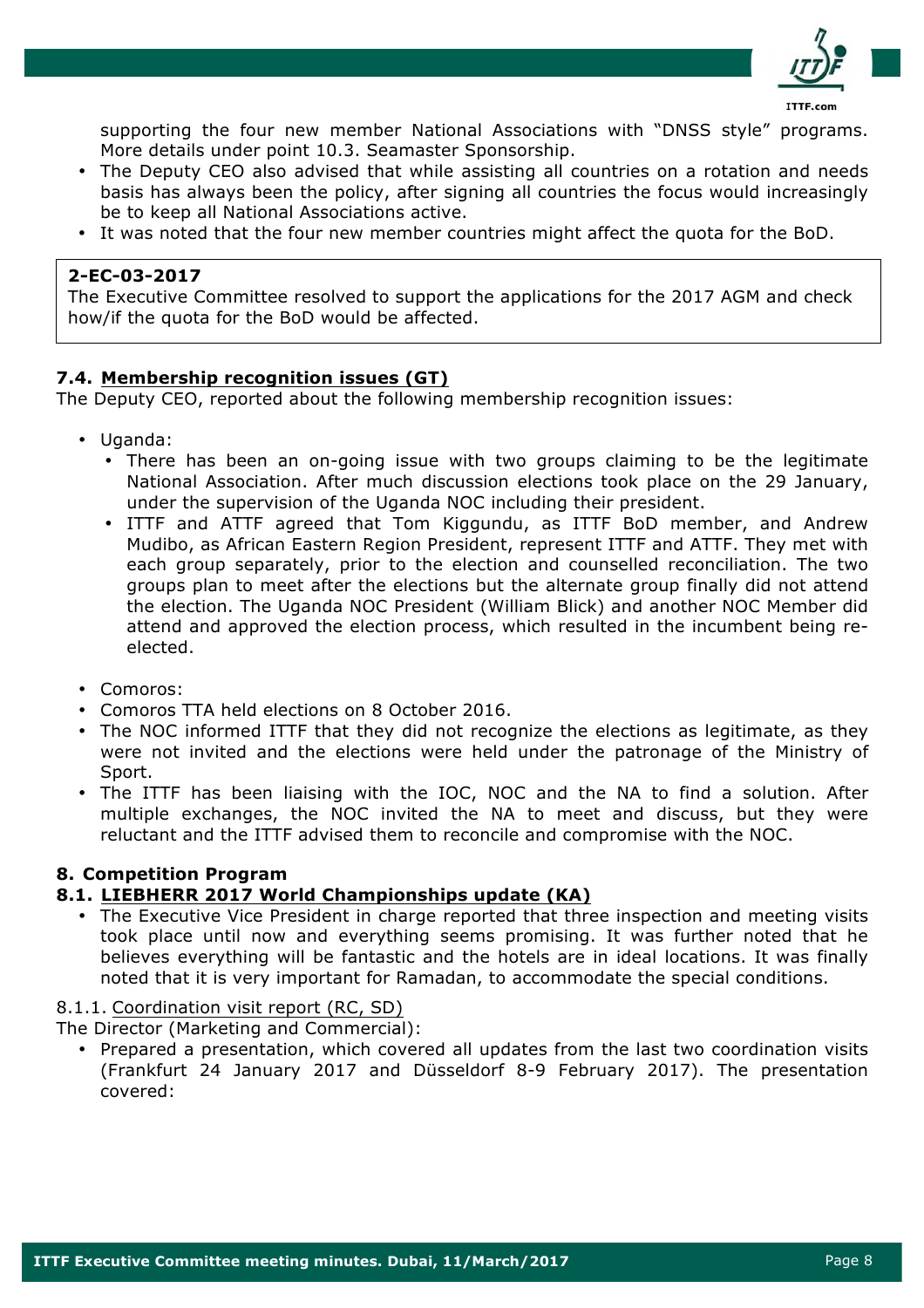

- Positive news announced, as the German TV confirmed some live broadcast.
- Confirmation of halal food and early breakfast availability seems to be prepared for Muslim participants.
- Several discussions about equipment took place and all was solved.
- A TTX launch event is also planned and will take place in the city-centre probably the day before the start of the WTTC.
- Other issues like visas, entries, hotels etc. were discussed and in principle there are no major issues.
- On the second meeting in Düsseldorf TV Tokyo attended and all is promising that it will be a great event.
- The Director (Competitions) was also present, coordinating the Results Management System (RMS) requirements.
- One person is dedicated for the visa applications and the process seems to be running smoothly.
- The tickets for the final three days of the WTTC are already sold out (Capacity of 9000 seats, with  $\sim$  6000 being tickets for sale).
- The Athletes Commission representative asked about players' conditions and the Marketing and Commercial Director confirmed that everything seems to be planned as requested and promised to share information like maps, inspection reports etc., with the Athletes Commission.

# 8.1.2. WTTC Equipment (SD)

The Director (Marketing and Commercial) reported that:

- The table colour and surrounds will be black.
- The net colour will be normal and not translucent, as discussed earlier.

## 8.1.3. Associations with outstanding debts

The Director (Operations & Olympic/Paralympic Games) reported that:

- Jamaica and Kuwait were the only two cases, with outstanding payments at the end of the 2016 WTTC and both have paid.
- There may be some outstanding payments from the 2013 WTTC in France. The ITTF CEO is in contact with the FFTT and after the final entry list for the 2017 WTTC they will follow up on these cases.

# **8.2. 2017 ITTF World Tour and ITTF Challenge update (SD)**

Covered under point 9.1. Marketing update.

# **8.3. World Cups**

8.3.1. World Cup qualification system (MM)

- The letter of the DTTB, addressing the World Cup qualification was discussed and it was noted by few EC Members that in general qualifying through the Continental Cups, is preferred, as this also helps the Continental events. It was decided that after checking with the Director of Competitions, a response should be sent to DTTB.
- In regards to the change of point 4.6 in the Men's and Women's World Cup Qualification System document, it was noted that this is not a change in the process, just a clarification as requested by the previous EC Meeting.

8.3.2. 2018 Men's and Women's World Cup update

- The Director's (Competitions) report was enclosed and the only issue noted was the possibly small issue about the lighting, which can be solved.
- It was further noted that the IOC has confirmed, that there is no conflict with the 2024 Olympic bid and the event can be hosted as planned.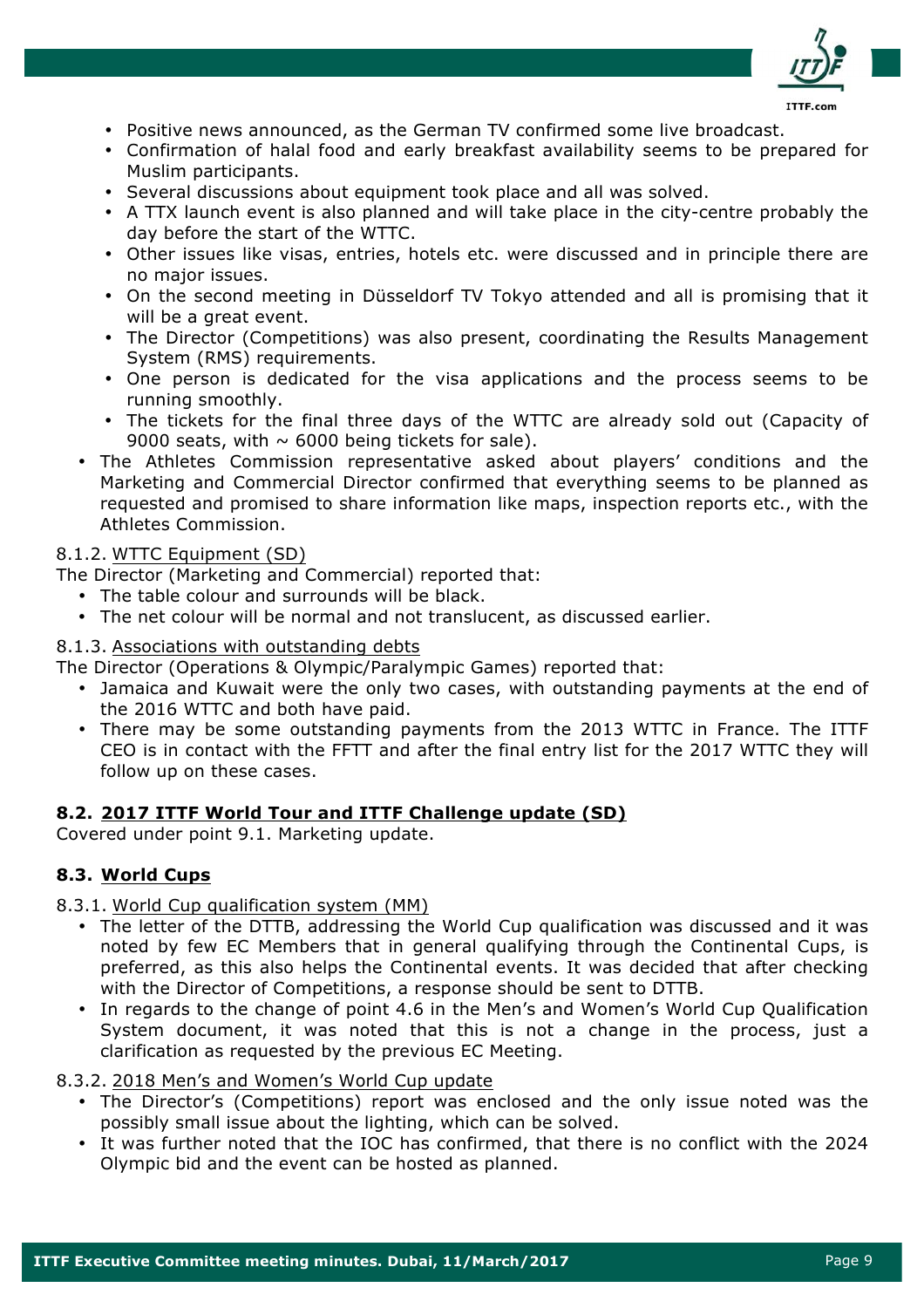

• In regards to the Women's World Cup it was noted that ITTF would need to target some National Associations for finding a host.

## 8.3.3. World Team Cup (SD, RC)

- The Director (Marketing and Commercial) reported that:
	- The English Table Tennis Association was already targeted, with discussions going well and should be able to confirm it in the next few months.
	- Due to the calendar being packed in 2017, the event will take place probably in January 2018, but it will be the 2017 World Team Cup.
- It was further noted that for the 2019 World Team Cup, priority should be given to Japan, as it can also serve as a test event for Tokyo 2020.

## **8.4. Bids for 2020 World Championships (SD)**

The Director (Marketing and Commercial) reported that:

• The usual bid process is three years before the event and the plan is to send the bids out, just after the 2017 WTTC.

## **8.5. Future Events Working Group update (SZ, SD)**

The Executive Vice President in charge reported that:

- Three meetings took already place in 2016 (Malaysia, Singapore and Brazil), with the participation of Deloitte.
- A forth meeting is already planned from 11 April 2017 in Shanghai, in order to prepare the final report for the 2017 BoD.

## **8.6. New World Ranking system update (TW)**

The President reported that:

- As already agreed, the new world ranking system, with implementation date 1 January 2018, will be running in parallel with the current world ranking system in 2017. The Ranking Consultant has been working with the IT Consultant and they confirmed that the new world ranking system should be published on 18 March 2017, in parallel to the current one.
- In a meeting, the President and the Events Marketing & Player Services Coordinator had, with players during the WTGF in Doha (December 2016), the President explained to players that for 6 months they could give input for consideration. It was noted that, during the same meeting, players' opinions about the new world ranking system were divided to 50-50%, with some wishing for longer validity of points (48 months instead of 12 months).
- It was noted that as already decided, will anyway wait for 6 months and the newly elected Executive Committee can then make a final decision, based on the feedback received.
- The President asked the Director (Marketing and Commercial) to request the Events Marketing & Player Services Coordinator, to prepare the minutes from that meeting and also send to players after finalized.

## **9. Marketing and Promotion Program (TW, SD)**

## **9.1. Marketing update**

The Director (Marketing and Commercial):

• Prepared a presentation, which covered all marketing updates. A brief report follows: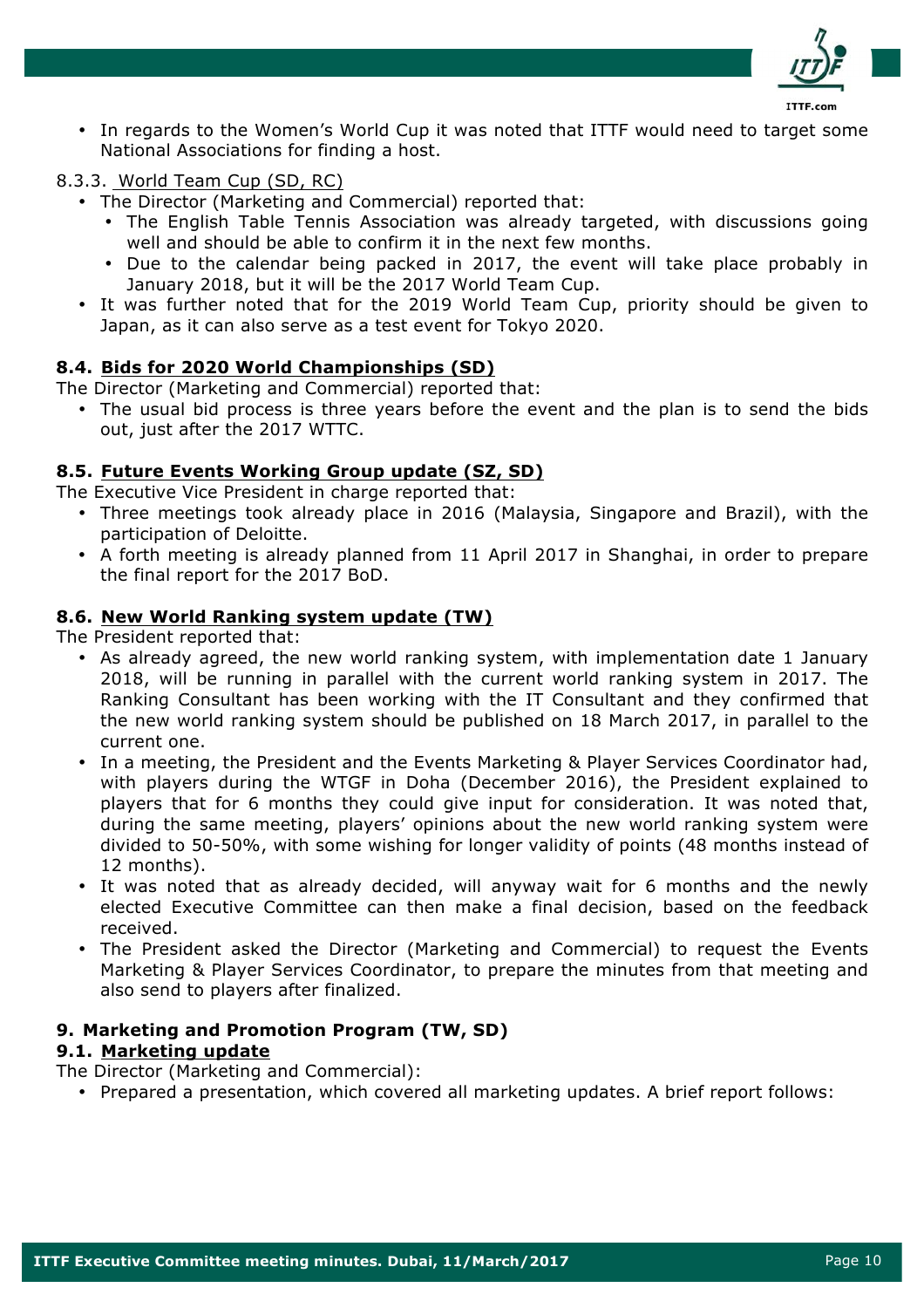

- It's been an extremely busy first part of the 2017, having the rights coming back in house. It feels that it was a good start and the team was quite excited to share some information through this video: https://youtu.be/-VaTEI1DsAY
- The video showed how the Seamaster Sponsorship has given the World Tour a massive boost with a dramatic increase in prize money and now helping organisers financially to stage events with a much higher quality of Sports Presentation. The Qatar and Indian Opens in particular were of extremely high quality with innovative social media, LED surrounds, customised lighting and many other new additions. The video also showed the signing of the TTX agreement and the fantastic results the Social Media team is having across the World.
- The contracts from TMS moved back to the ITTF with the procedure being very smooth and no issues with any of the contracts.
- All invoicing and payments are well coordinated between Lausanne and Singapore offices, with the help of the ITTF CEO.
- Regarding sponsorship there are several discussions with potential sponsors, from different parts of the world.
- A Meeting on the 22nd of January with Lagardère representatives in Frankfurt took place with the attendance of Mr Thomas Weikert, Mr Anders Thunstrom, Ms Petra Sörling, Ms Judit Farago and Mr Steve Dainton. The main topics discussed where the future of the ITTF TV broadcast situation, including Chinese TV rights, future strategies to grow the TV distribution and the fact that Lagardère are interested for a longer-term deal with the ITTF. It was reminded that Lagardère have acquired the TV rights from 2017-2020.
- The first big deal was the Seamaster sponsorship, for the 2017-2020 WT and the 2017 Challenge Brazil and Chile Open.
- A list of TV and broadcasting deals already concluded is included in the presentation and it was highlighted that this will probably be the best-ever broadcast situation in the history of ITTF.
- In regards to Continental Marketing agreements, it was noted that there is a small delay with the negotiations, but now getting close in final stages of negotiations.
- Two new hires in Marketing were announced: Jonny Cowan, Partnerships Manager and Iulia Necula, Event Marketing & Player Service Coordinator. Details are also listed under point 11. Professional Update.
- A Marketing/Media Seminar with all marketing staff took place in Singapore on 2-3 March 2017. It was noted that building a strong team helps to increase revenues and commercial opportunities for the ITTF.
- The President noted that the sales team for Asia would need to grow in the near future.
- The Executive Vice President from Oceania requested to be informed about the update on Oceania activities, as the continental representative.

# **9.2. New web-site**

• The Executive Vice President in charge noted that: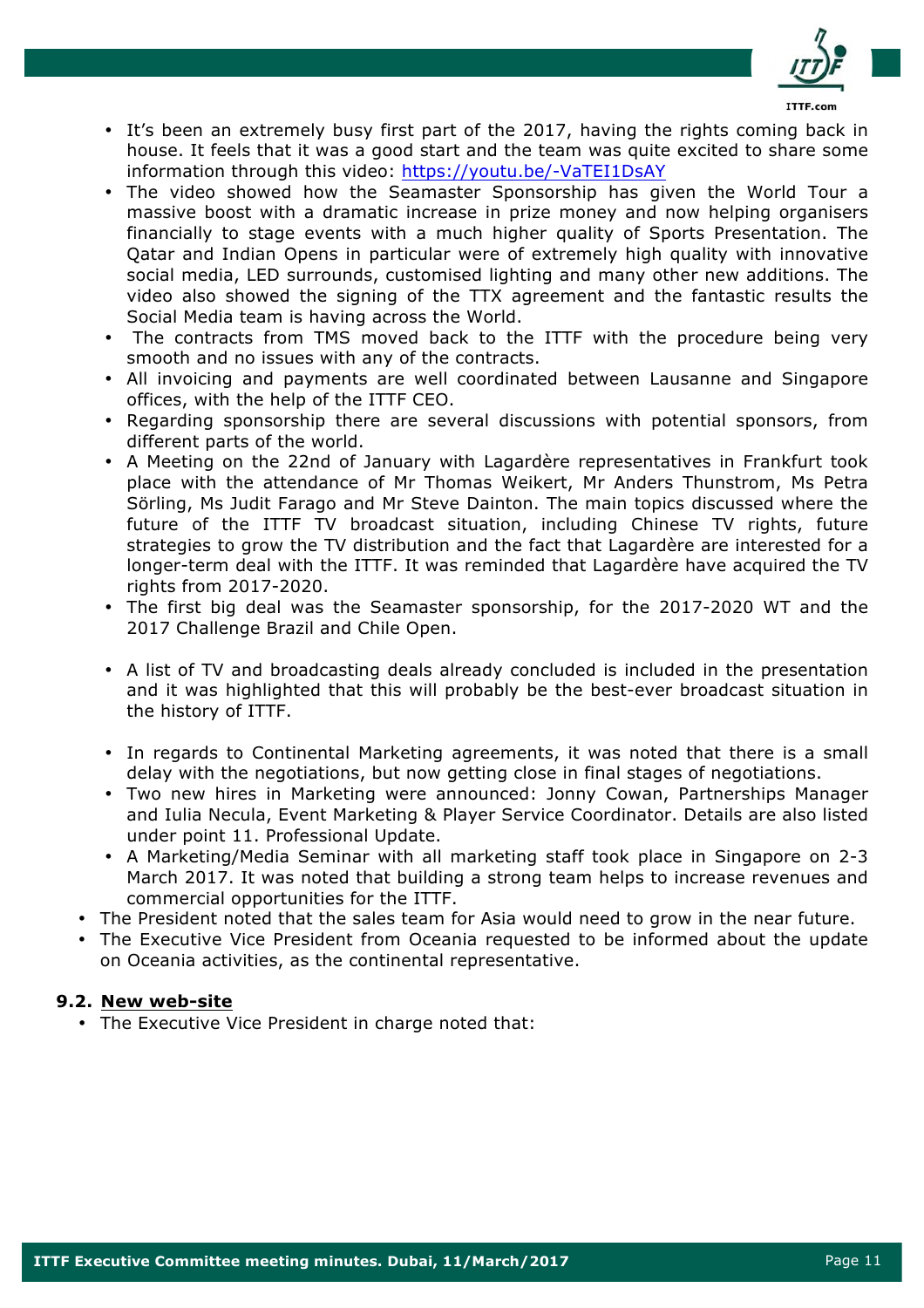

- He is currently not much involved on the new web-site progress, as he was at the beginning, but he receives feedback on positive and negative comments.
- There seems to be a need for an audit on the structure of the website and one of the most problematic areas seems to be the results section.
- There is definitely a high amount of work to be done, on the transfer from the old website.
- The Director (Operations & Olympic/Paralympic Games) suggested that, perhaps after the 2017 WTTC, it would be good to set a strategy. Perhaps separate the website in three sections (ie. Fans, Core Website and Intranet for members).
- It was discussed and agreed that having an intranet for the ITTF Staff/Officials and also for the National Associations, is important.

# **9.3. TTX – urban table tennis**

The Director (Marketing and Commercial):

- Prepared a presentation, which covered all marketing updates, including TTX. A brief report follows:
	- Commercial deal signed with Seamaster, in Shanghai on 28 February 2017.
	- So far, it has been at no cost for the ITTF; the deal includes a minimum guarantee and profit share.
	- TTX app is now in design phase and also at no cost for the ITTF, as it's part of a commercial agreement.
	- A launch event will take place in Düsseldorf, during the 2017 WTTC.
- One of the Executive Vice Presidents raised a question, asked by equipment manufacturers who are interested to know more about the TTX Equipment. It was noted that the approval concept will be not same but similar to the current one and the technical specifications are on the final phase and will be published soon.

# **10. Development, Education & Training Program (GT)**

# **10.1. Athlete Career Pathway (ACP)**

- The Deputy CEO reported:
- That this is a new and important project by the IOC.
- The IOC trained targeted IF athletes in the presentation of this program, and the ITTF was represented by Vladimir Samsonov (BLR) and Zoran Primorac (CRO) for the training, which took place from 31 May to 1 June 2016.
- Since that date, the Education and Training Department was looking for suitable multicountry events for implementation of the program but scheduling difficulties at major events made this a complicated process.
- Finally the first presentation was scheduled during the Indian Open, on 15 and 16 February 2017 and attended by Claudia Bokel, member of the IOC Entourage Commission, Vladimir Samsonov, Athletes Commission Chairman, Polona Cehovin, Director (Education & Training), and Daniela Gomes, Development and Education & Training Projects Officer.
- The next ACP presentation will probably take place during the WTTC and in the meantime the effort to find more options continues, with the possibility also for getting some funding through Olympic Solidarity NOC programs.
- It was further noted that some compromises in the competition scheduling are needed, to ensure the success of this important program.
- On a discussion about possible events, it was noted that the IOC discouraged ITTF from organizing a presentation during the World Cadet Challenge, because the players were under 15.
- The Athletes Commission Representative noted that it would be very helpful to have a portal for athletes in the ITTF website, which could also be part of the ACP.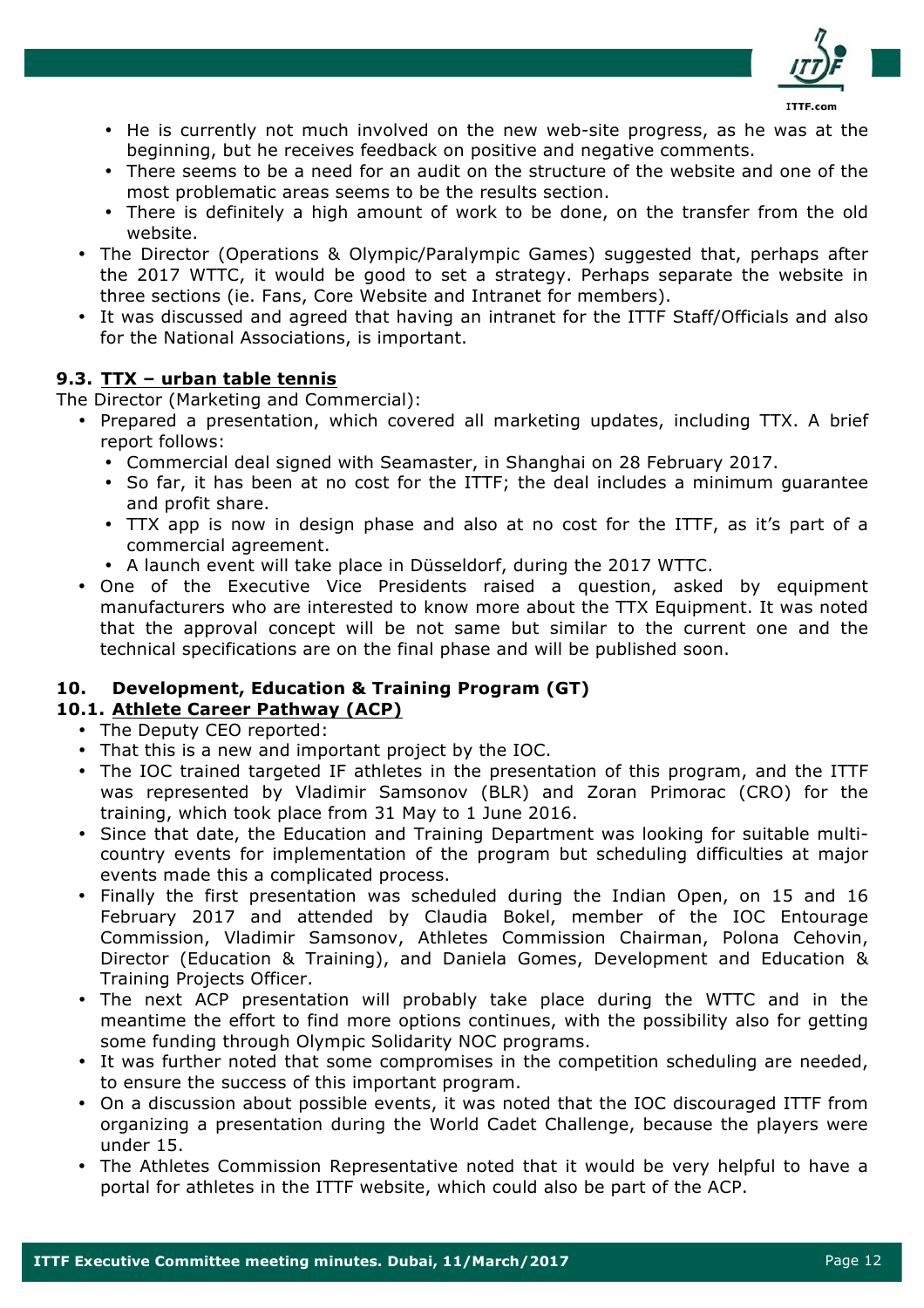

# **10.2. World Table Tennis Day – April 6**

- The Deputy CEO reported that:
	- Currently 120 events are registered but only 30 countries.
	- Newsletters and ideas are sent out every week and now were brainstorming on how to push and promote NA(s) to register activities.
	- It is requested that everyone encourages those they have contact with in their countries and continents to register. It can be National Association, Club, or a group of individuals.
- On the question whether the event has to be on 6 April 2017, it was clarified that it can be on any date reasonably close to 6 April 2017. More important is to update on www.tt4all.com.

## **10.3. Seamaster Sponsorship**

- The Deputy CEO reported that:
	- Part of the Seamaster World Tour sponsorship includes US\$100,000 per year for development and education & training projects. Seamaster suggested to include a link with the World Tour and training in China if possible and finally the following was agreed:
	- US\$50,000 will be allocated on training camps connected to the World Tour China Open and the China Junior and Cadet Circuit.
	- USD\$50,000/year will be allocated on "DNSS style" support for the last 4 non-ITTF members (Eritrea, Bahamas, Cape Verde-Guinea-Bissau). 2 per year for 2 years, managed by Development.
	- Normally new ITTF members have an initial course and equipment package and then move to the regular development program support, based on rotation. It was found that some countries had difficulty in this transition, so it was necessary to strengthen their foundation in the initial phase through this program.
- It was noted that the ITTF and Seamaster are very keen on Corporate Social Responsibility (CSR), and part of the money will therefore be used on such projects. It's a model to use for future sponsorships as well.

## **10.4. ITTF Administration Course**

- The Deputy CEO reported that:
	- As part of the ITTF DNA (Developing National Associations) philosophy, a new ITTF Administration online course will be released prior to the World Championships in four languages: English, French, Spanish and Arabic.
	- The ITTF & Africa-Oceania Development Coordinator has been responsible for this project, working in close consultation with the IOC and it will be a course that can be done as a whole or partly to maximize the benefit for National Associations.

# **11. Professional Staff update (GT)**

- The Deputy CEO reported that:
- Jonny Cowan was hired as Partnership Manager, with 1-year contract.
- Iulia Necula was hired as Events Marketing & Player Services Coordinator, with a contract for 2017, with half-time engagement till the end of June 2017, then moving to full time due to prior commitments.
- Matt Pound changed his title to Head of Communications, with 1-year contract renewal.
- Guo Ruiling Leah was promoted to Administration & Finance Manager-Singapore with 1 year contract renewal.
- Emese Barsai, renewed her contract for 2 years.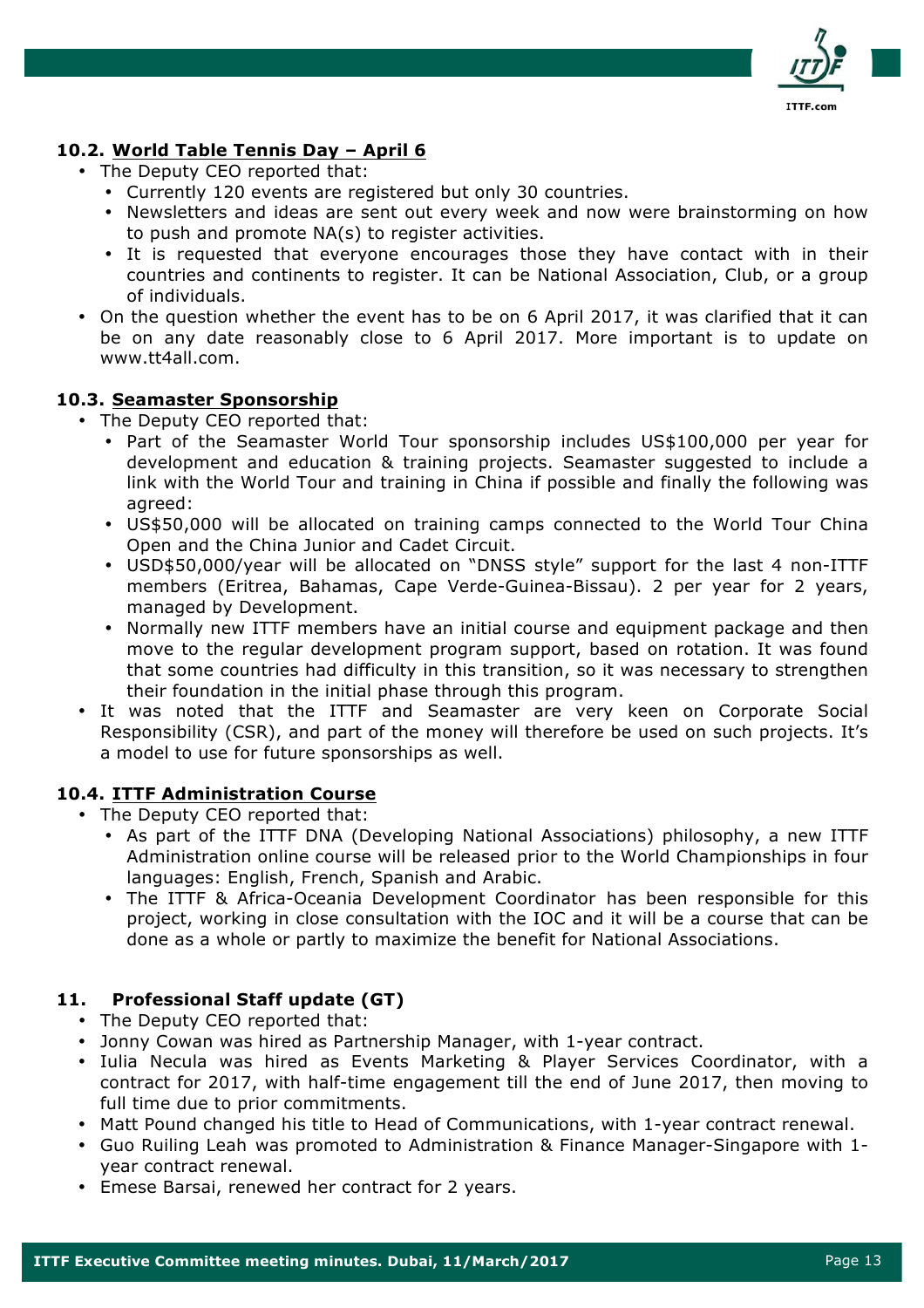

• Etsuko Enami, the Project Manager temporarily moved to Lausanne for 2 months and is located at the ITTF Head Office to help the administration work before the upcoming World Championships and official ITTF meetings.

## **12. Athletes' Commission report (AJ)**

The Athletes Commission representative reported briefly, based on the written report, submitted prior to the meeting, by the Athletes Commission:

- In Para TT there is no single event with prize money.
	- On a discussion about this issue, it was noted that the newly hired Partnership Manager, has been helping ITTF, previously with CSR projects and now one of his tasks as a full time staff will be to look for more partners, including the Para TT.
	- The Executive Vice President in charge noted that back in 2013, it was the first time that Marketing and Development staff were present in a Para TT meeting and the wish is to also have a professional structure in competitions. It takes time to make everything professional and on the same model as other ITTF events, but the process has started and ITTF is on the right track.
- The Athletes Commission representative thanked the President for taking the time to personally meet the players and further clarified that the request to increase the validity of points, for the new world ranking, from 12 to 48 months is not the Athletes Commission position, it's just coming from some of the players who attended the meeting.
- The Athletes Commission is overall very happy to see the improvements with the 2017 World Tour changes and thanked all who worked on this.
- In regards to the IOC Athlete Career Program it was noted that education is an ongoing and forever process and the Athletes Commission is open to help ITTF, with whatever help requested.
- In regards to the Proposition 1 it was noted that, as discussed in this meeting earlier, the Athletes Commission will suggest some amendments.
- In regards to the new balls, it was noted that DHS gets closer to a higher standard. On a general comment it was further noted that plastic is a very broad product and with different ball, players reported that it takes perhaps about 2 weeks to adjust to different brands.
	- The President promised to take this matter up in a meeting with ball manufacturers.

# **12.1. Service Working Group**

- The members of the group were identified: Shi Zhihao, Timo Boll, Ashu Jain, Graeme Ireland, Rudi Sporrer, Norman Tang and Karl Jindrak.
- It was noted that the Challenge (video judgement), should be included in the scope of this working group.
- The Rules Committee Chairman raised the necessity to at least meet once, and not only work by e-mails as discussed until now and suggested that a meeting could be organized during the WTTC.

# **13. Anti-doping**

# **13.1. WADA follow-up on McLaren "Independent Person" report (RC)**

The Director (Operations & Olympic/Paralympic Games) reported that:

• ITTF was invited to a meeting with WADA and IOC attended by ITTF Anti-Doping Manager, Françoise Dagouret and DOOPG Raul Calin. After five hours of meeting, including general discussion with all IFs involved, followed by an individual meeting with the WADA legal representatives attended by Françoise Dagouret, ITTF concluded that based on the available evidence in the McLaren report and results of its own follow-up investigation to date, it shall not bring forward any proceeding.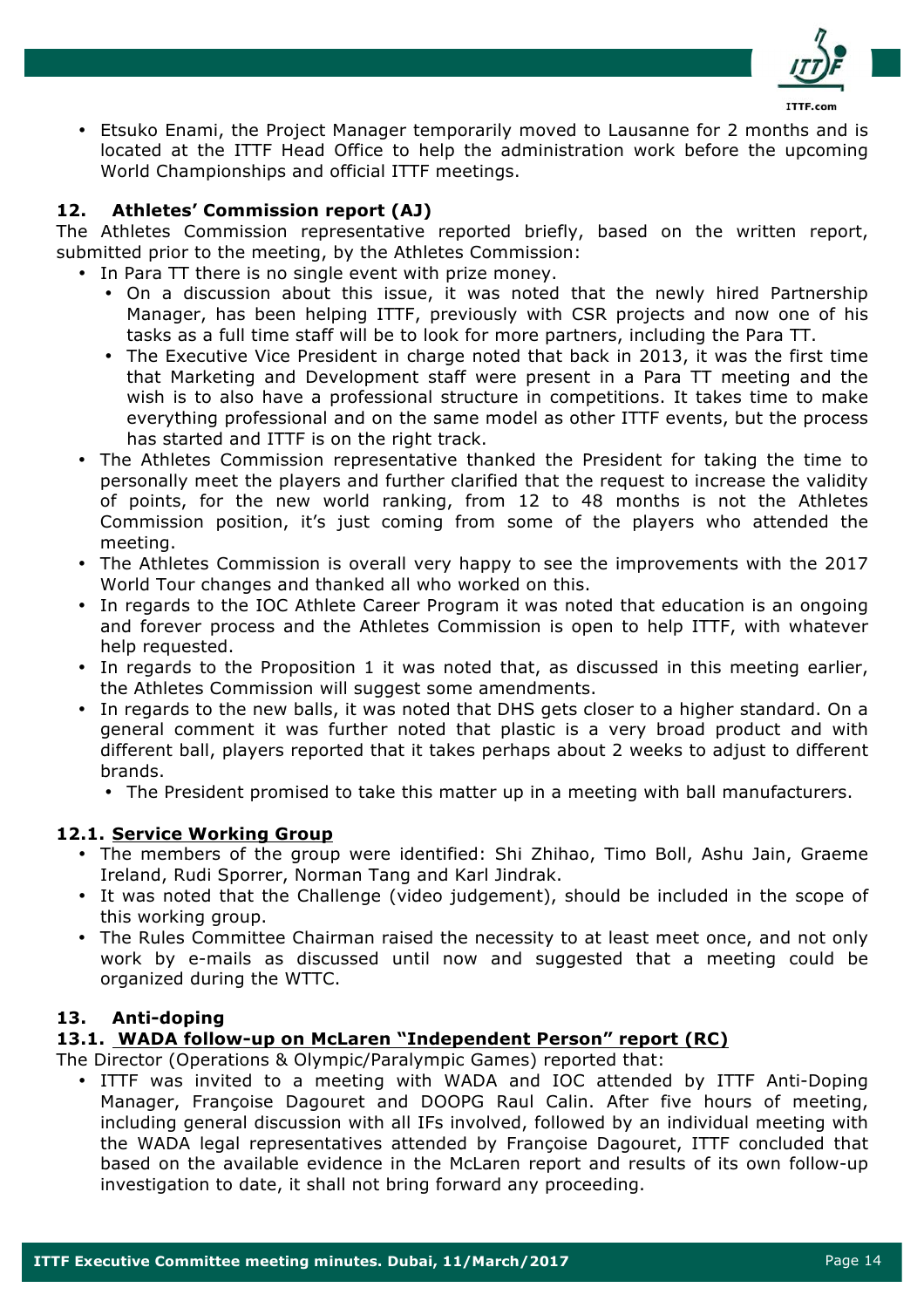

## **14. Equipment**

## **14.1. Plastic ball update (TW, VE)**

- The President noted that he had a lot of meetings with ball manufacturers, and as promised to the Athletes Commission Representative earlier in this meeting, that he will try to organize a meeting during the 2017 WTTC.
- The Equipment Manager noted that samples of the new DHS D40+ balls were distributed to players during the Qatar and India Open and asked the Athletes Commission to encourage players to send their feedback.
- On discussion about the ball quality, it was noted that more manufacturers are now using ABS and the only difference is that such balls have reduced spin.
- One of the Executive Vice Presidents reported that he received some complaints from a ball manufacturer about the sudden bounce change.
	- The Equipment Manager explained that this question was already answered by e-mail and that the change was officially approved by the 2016 BoD.
	- On this discussion it was further noted that it is always recommended to consult with different bodies, before any changes.

## **14.2. Net height project**

- The Director (Operations & Olympic/Paralympic Games) reported that:
	- All details were already sent by e-mail from the ITTF CEO to the Executive Committee, on 21 February 2017.
	- The study will be conducted in Slovenia, under the supervision of the SSMC Chairman, with a budget of EUR 4,300 and the 2nd SSMC workshop session in Düsseldorf during the WTTC would be dedicated to this topic, with involvement of experts and the Swiss TTF, as proposer.
	- The Executive Committee resolved to go ahead with the project and the budget of EUR EUR 4,300.

## **3-EC-03-2017**

The Executive Committee resolved to approve the budget of EUR 4,300 for the net height study, to be conducted in Slovenia, under the supervision of the SSMC Chairman.

## **14.3. T4 Technical Leaflet update (VE)**

- The Equipment Manager reported that:
	- Most of the changes in the T4 Technical Leaflet are administrative or editorial.
	- The most important change is the one restricting authorization, to suppliers who are anyhow associated with illegal substances.
- The EC agrees with the principle, but with a request to the Equipment Committee to review the text and make it clearer and in line with the rationale of this change.

## **15. Any other business**

## **15.1. Next EC meetings**

• It was noted that the next EC Meetings are planned to take place on 28 May 2017 and 5 June 2017, in Düsseldorf.

#### **15.2. Proposal to IOC on Tokyo 2020 OG event program (RC)**

• The Director (Operations & Olympic/Paralympic Games):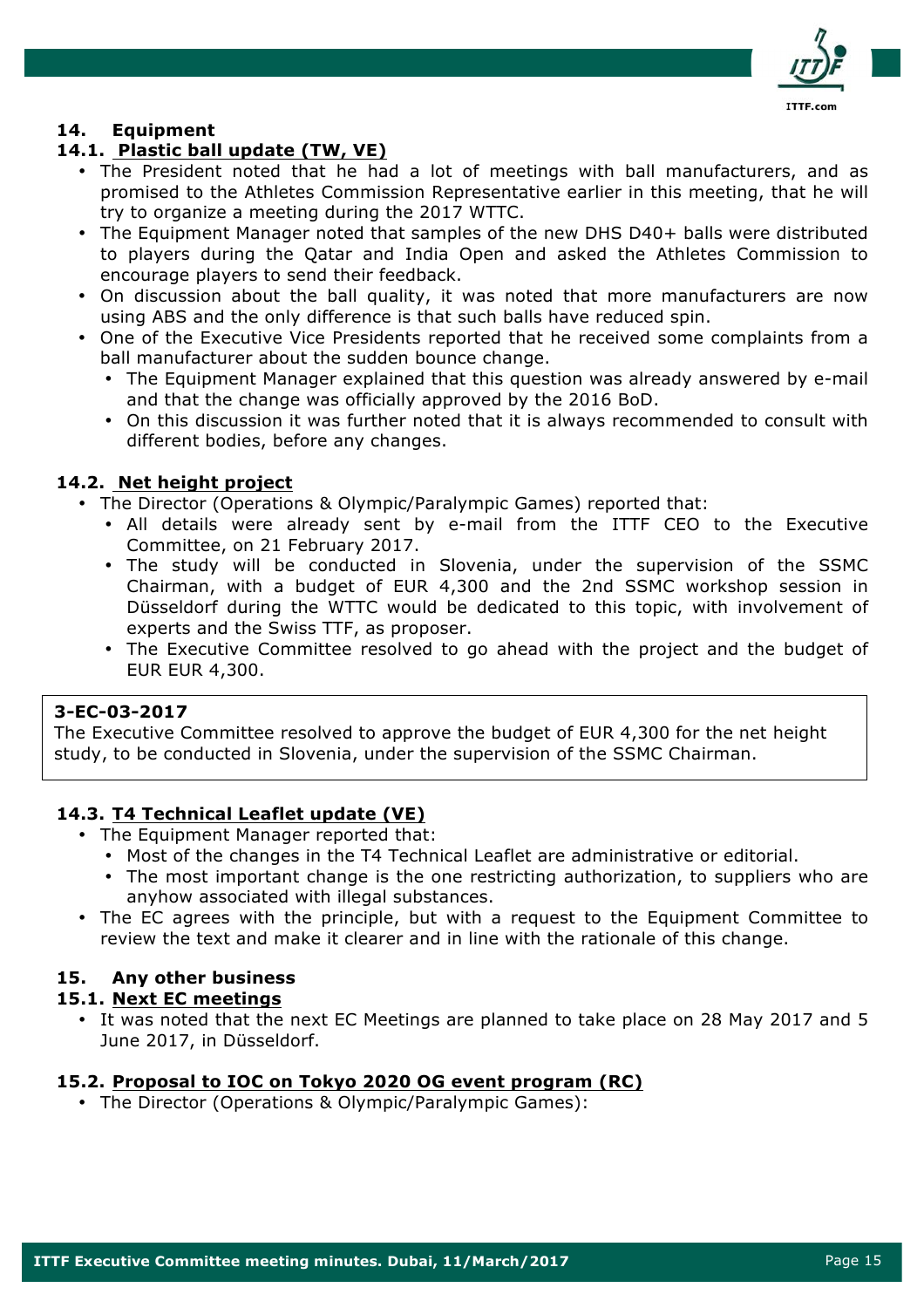

- Thanked all the Staff (ITTF CEO, Marketing and Commercial Director, Head of Communications, Digital Coordinator, Results and Ranking Manager) and the EC Members (with special notes of thanks to Bruce Burton) who contributed to prepare the proposal and the videos, which were included in the proposal.
- Noted that as agreed two separate propositions were submitted and the IOC staff in charge, appreciated the professional presentation made by ITTF and the two videos. The final decision will be made in July.
- The President noted that on some communication he personally had with the IOC President, he was informed that if Tokyo 2020 is supporting then the chances are higher.
- The Director (Operations & Olympic/Paralympic Games) thanked JTTA for meeting Tokyo 2020 representatives (Mr Morita) for promoting the application and also for planning another meeting soon for the same purpose.

# **15.3. Para TT meeting update (PS, RC)**

- The Executive Vice President in charge and the Director (Operations & Olympic/Paralympic Games):
	- Reported that the last Para TT meeting, which took place in Copenhagen, was positive.
	- Reinstated that with the current structure of Para TT calendar it's impossible to sell it as a product, therefore the goal is to restructure first and then start promoting. It was further noted that during the meeting it was explained the future structure.
	- Reported that in regards to the 2018 WPTTC bids (Germany, Italy, Denmark, Slovenia and Morocco) it was decided to shortlist Denmark and Slovenia. Inspections will follow and the allocation will be the last made by the Division. In the future, World Championships should be allocated by the ITTF BoD.
	- Noted that a person will be hired to run the Para TT Competitions.
	- Thanked Pablo Perez and the Development Staff for producing the Classification Manual.
	- Noted that, during the Para TT meeting, it was observed that activities in Oceania are increasing and the work done by Christian Holtz, and the financial support of the Australian Government, has certainly been a key factor.

# **15.4. Expert Group proposed by SSMC (RC)**

• It was noted that before creating another group it will be recommended that SSMC chair discuss with the Equipment Committee chair as this topic was already presented to EC before.

# **15.5. Eligibility Working Group (KA, BB)**

- The Executive Vice Presidents in charge:
	- Noted that it was decided to start working after the WTTC in Dusseldorf.

# **15.6. Omar Assar case**

- The President reported about the incident:
- During the World Tour in Doha, at the lobby of the hotel, Assar Omar kicked Khalil Al-Mohannadi. The ITTF President and the Athletes Commission Chairman met Omar Assar and suggested to him to apologize to Khalil Al-Mohannadi, but he didn't do so while in Doha. It was further noted that the Egypt TTF President, who was also in Doha, spoke with the player during the event trying to convince him to apologize, also unsuccessfully.
- Following the event, a hearing was conducted by the Egypt TTF with the player, and the ETTF board decided to suspend Omar Assar from participation of any international events until 30 June 2017 and also applied a penalty fee of LE 200,000.